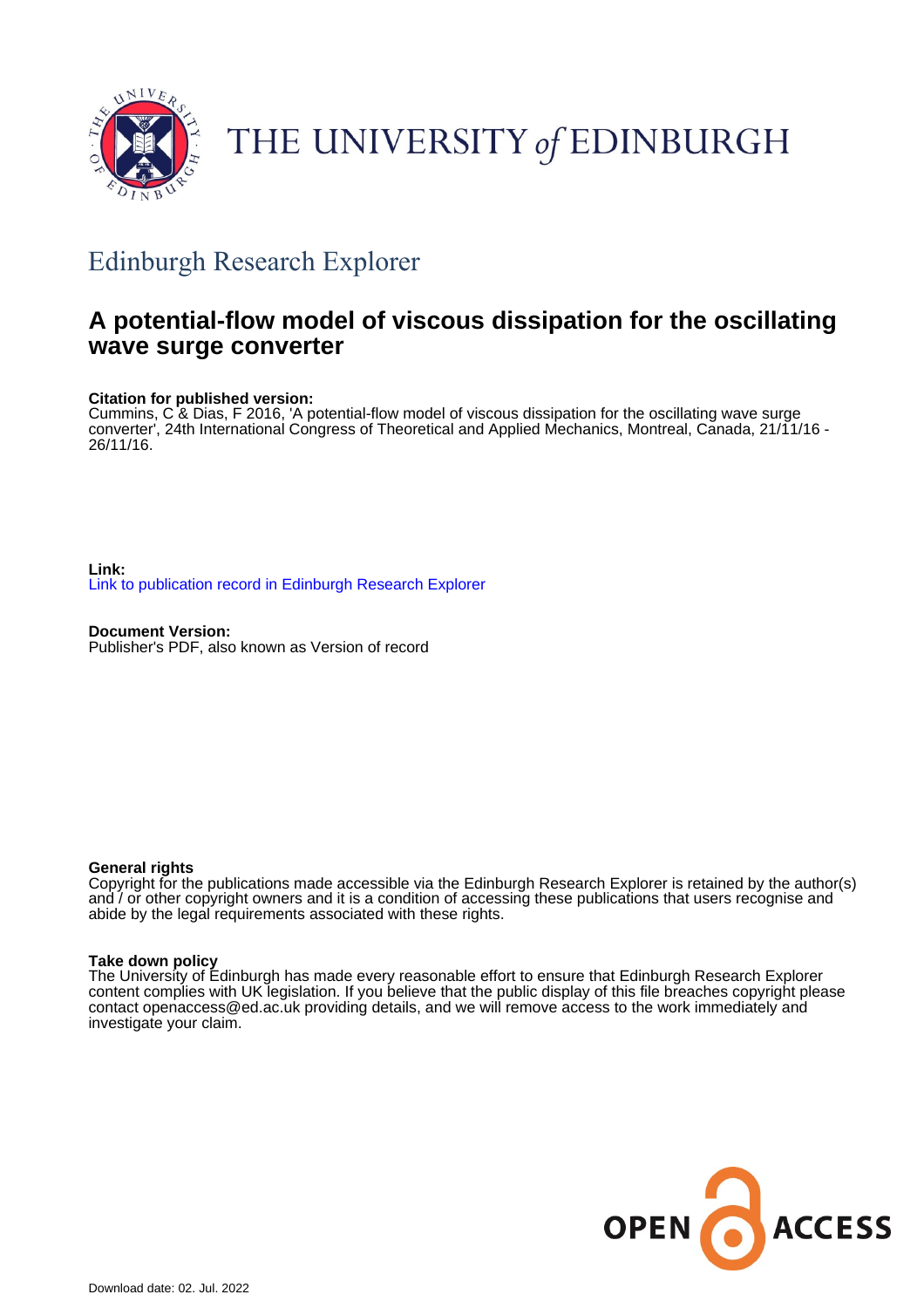#### A potential-flow model of viscous dissipation for the oscillating wave surger converter

Cathal Cummins<sup>∗1</sup> and Frederic Dias<sup>1,2</sup>

#### <sup>1</sup>*UCD School of Mathematics and Statistics, University College Dublin, Belfield, Dublin D04 N2E5, Ireland* <sup>2</sup>*CMLA, Ecole Normale Superieure de Cachan, 94235 Cachan, France ´*

*Summary* A mathematical model of an oscillating wave surge converter is developed to study the effect that viscous dissipation has on the behaviour of the device. Recent theoretical and experimental testing have suggested that the standard treatment of viscous drag (e.g., Morison's equation) may not be suitable when the effects of diffraction dominate the wave torque on the device. In this paper, a new model of viscous dissipation is presented and explored within the framework of linear potential flow theory, and application of Green's theorem yields a hypersingular integral equation for the velocity visco-potential in the fluid domain. The hydrodynamic coefficients in the device's equation of motion are then calculated, and used to examine the effect of dissipation on the device's performance. A special focus is given to the effects of dissipation on the performance of a device that is tuned to resonate with the incoming waves.

#### INTRODUCTION

The oscillating wave surge converter (OWSC) belongs to a family of wave energy converters (WECs) known as 'flaptype' WECs [6]. In its simplest form, the OWSC comprises a buoyant flap that is hinged to the seabed, and typically operates in the nearshore environment where its pitching motion couples with the surge component of the incident waves [9]. Recent theoretical and experimental studies have shown that OWSCs can achieve high levels of power capture in commonly occurring seas [9]. This has prompted researchers to develop new mathematical models of the OWSC in order to better understand its hydrodynamic behaviour. To date, considerable understanding has been achieved primarily through the use of semi-analytical models to examine the hydrodynamic performance of the OWSC [4, 5], an array of OWSCs [3], and a farm of OWSCs [7].

In each of these studies, the fluid is deemed to be inviscid, and hence the effects of viscous dissipation are neglected. However, recent experimental wave tank tests and computational fluid dynamics simulations have found that flow separation occurs at the flap's tips [8]. In this paper, we assess the effect that viscous dissipation has on an OWSC by modifying the semi-analytical theory of [4] to include the effects of viscous dissipation near the flap's edge. We achieve this by applying an effective pressure discharge in the vicinity of the flap's tips. The equation of motion of the flap is solved in the frequency domain, and the solution to which is used to quantify the effect of viscous dissipation on the device's performance.

#### MATHEMATICAL MODEL

Consider an OWSC in an open ocean of constant water depth  $h'$ , where the prime indicates a quantity with a physical dimension. The OWSC is represented as a buoyant box-shaped flap of width  $w'$  and thickness  $2a'$ , hinged at a depth  $d'$  on a rigid platform of height  $h' - d'$  as shown in figure 1. Monochromatic waves of amplitude  $A'_I$  and period  $T'$  are normally incident upon the flap, which set the device oscillating about its hinge line. Let  $\theta'(t')$  be the pitching amplitude of the device and let t' denote time. We define the reference system of coordinates  $O'(x', y', z')$  with  $x'$  pointing in the opposite direction to the incoming waves, let the  $y'$ -axis lie along the width of the device and the  $z'$ -axis points upwards from the still water level. The origin  $O'$  is located in the middle of the device at the still water level.

The fluid is deemed to be inviscid and incompressible and the flow irrotational. Hence, there exists a scalar potential  $\Phi'(x', y', z', t')$  for the velocity field  $v' = \nabla' \Phi'$  that satisfies the following equations (and invoking  $2a' \ll w'$  [4, 5, 7]):

$$
\nabla'^2 \Phi' = 0, \quad (x', y', z') \in V', \tag{1a}
$$

$$
\Phi'_{,t't'} + g\Phi'_{,z'} = 0 \text{ at } z' = 0 \quad \text{and} \quad \Phi'_{,z'} = 0 \text{ at } z' = -h',\tag{1b}
$$

$$
\Phi'_{,x'} = -\theta'_{,t'}(t')(z' + d') \text{ Heaviside}(z' + d'), \quad x' = \pm 0, \quad |y'| < \frac{1}{2}w',\tag{1c}
$$

where  $V'$  is the fluid domain, g the acceleration due to gravity, and we have assumed that the behaviour of the system is linear [4] – a subscripted comma indicates differentiation. In order to incorporate the dissipative effects due to viscosity, we introduce a 'dissipative surface'  $D'$  close to the flap's edge, as shown in figure  $1(b)$ . Across  $D'$ , we impose a pressure discharge  $\Delta P'$ , which is a function of the local velocity component ( $v'_n = \Phi'_{n}$ ) along the outward unit normal vector  $n$  to  $\mathcal{D}'$ 

$$
\Delta P' = f(\Phi'_{,n}), \quad x = \pm 0, \quad \frac{1}{2}w' < |y'| < \frac{1}{2}(w' + \ell'); \quad \Delta P'(y', z', t') = P'(-0, y', z', t') - P'(+0, y', z', t'), \quad (2)
$$

where  $P'$  is the hydrodynamic pressure in the fluid. The relationship (2) represents the energy loss due to vortex shedding near the flap's edge [1], previously reported in simulations and laboratory tests of the OWSC [8]. The function  $f$  typically takes the form of a linear [1] or quadratic function [2] of the flow velocity. We consider a linear law, with  $\bar{\epsilon}$  the linear coefficient measuring the strength of viscous dissipation; setting  $\bar{\epsilon} = 0$  gives equivalence to existing inviscid models of the OWSC [5].

<sup>∗</sup>Corresponding author. Email: cathal.cummins@ucd.ie